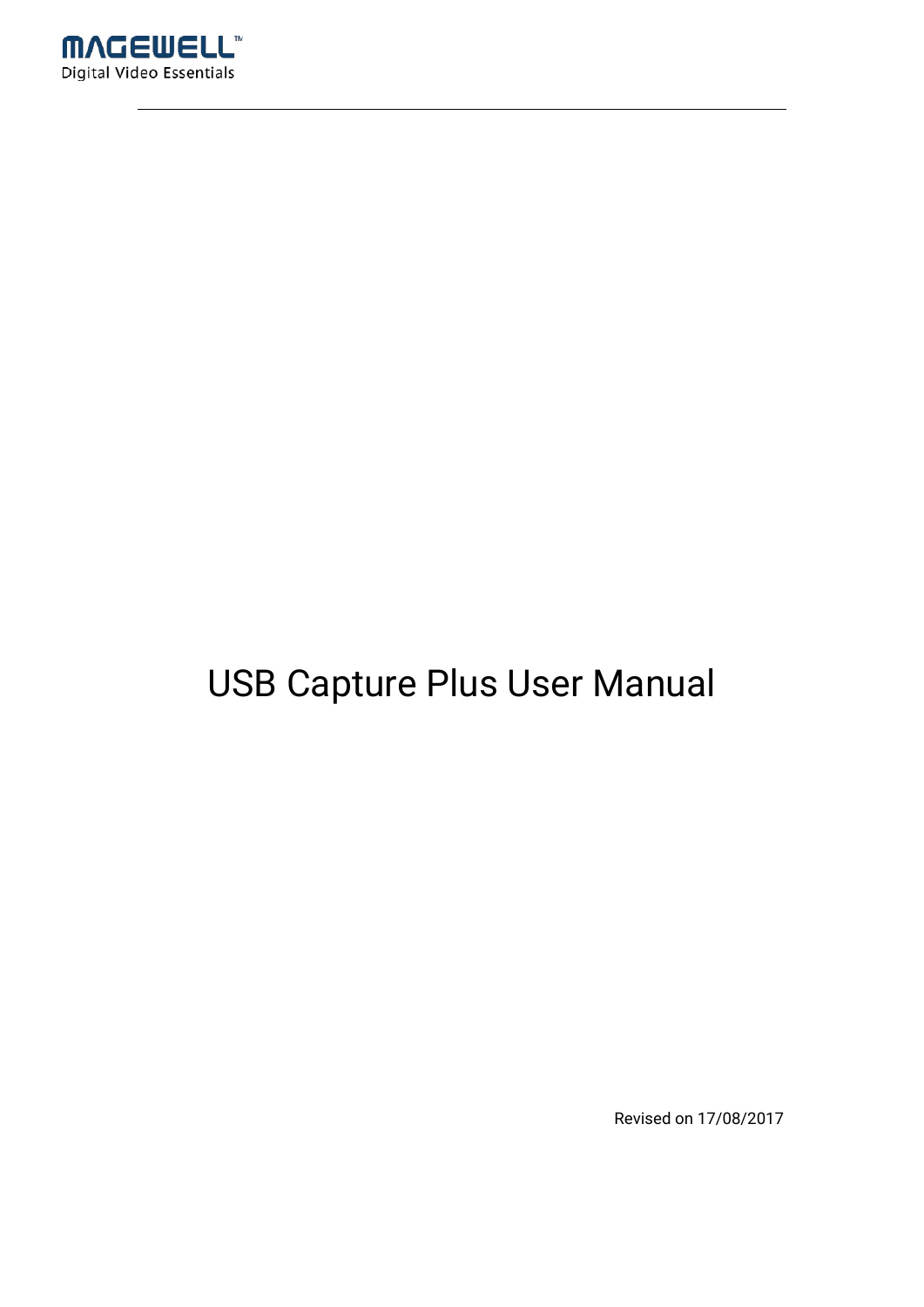

| Content                                                                        |
|--------------------------------------------------------------------------------|
|                                                                                |
|                                                                                |
|                                                                                |
|                                                                                |
|                                                                                |
|                                                                                |
|                                                                                |
|                                                                                |
|                                                                                |
|                                                                                |
|                                                                                |
|                                                                                |
|                                                                                |
| Capture signal from camera / game console / video player / another computer .5 |
|                                                                                |
|                                                                                |
|                                                                                |
|                                                                                |
|                                                                                |
|                                                                                |
|                                                                                |
|                                                                                |
| Capture signal from camera / professional equipment / another computer via     |
| Capture signal from camera / other professional equipment via HDMI cable  14   |
|                                                                                |
|                                                                                |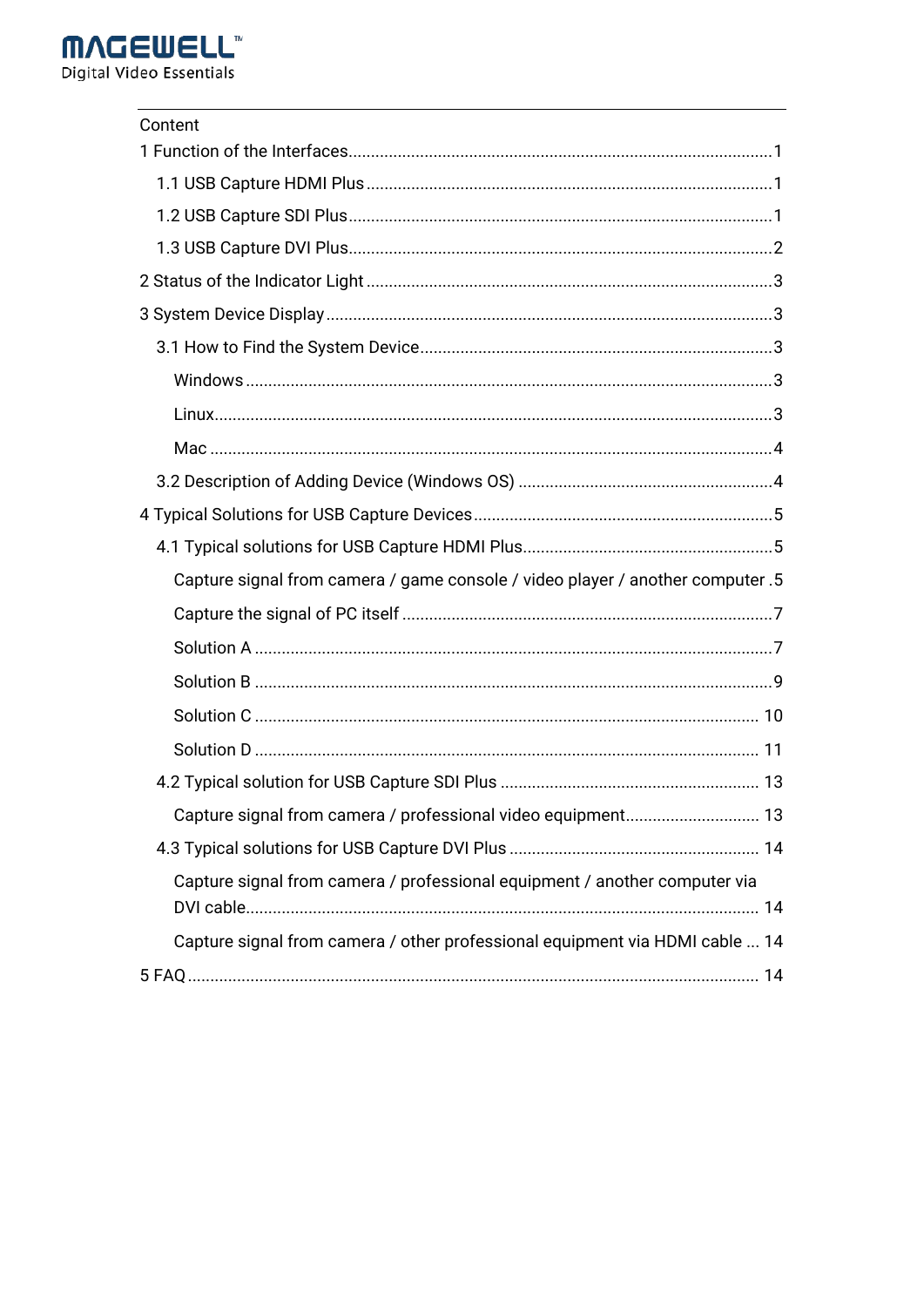

## <span id="page-2-0"></span>**1 Function of the Interfaces**

## <span id="page-2-1"></span>**1.1 USB Capture HDMI Plus**

INPUT: The input interface of HDMI signal. Support up to "4096x2160 4:4:4/4:2:2 30fps" or "4096x2160 4:2:0 60fps"

LOOP THRU: The loop through interface. The received HDMI signal will be sent to the other device without being processed.

Headphones: The headphone interface, through which source audio or audio from the computer can be monitored.

Mic: The microphone interface, through which voice can be recorded.

USB: The USB interface, through which the capture device can be connected to the USB 3.0 interface on the computer.



### <span id="page-2-2"></span>**1.2 USB Capture SDI Plus**

INPUT: The input interface of SDI signal.

LOOP THRU: The loop through interface. The received SDI signal will be sent to the other device without being processed.

Line Out  $\mathbb{G}$ : Output the SDI embedded audio to other devices.

Line In  $\rightarrow$  Connect to external audio device to add an audio input.

USB: The USB interface, by which the capture device can be connected to the USB 3.0 interface on the computer.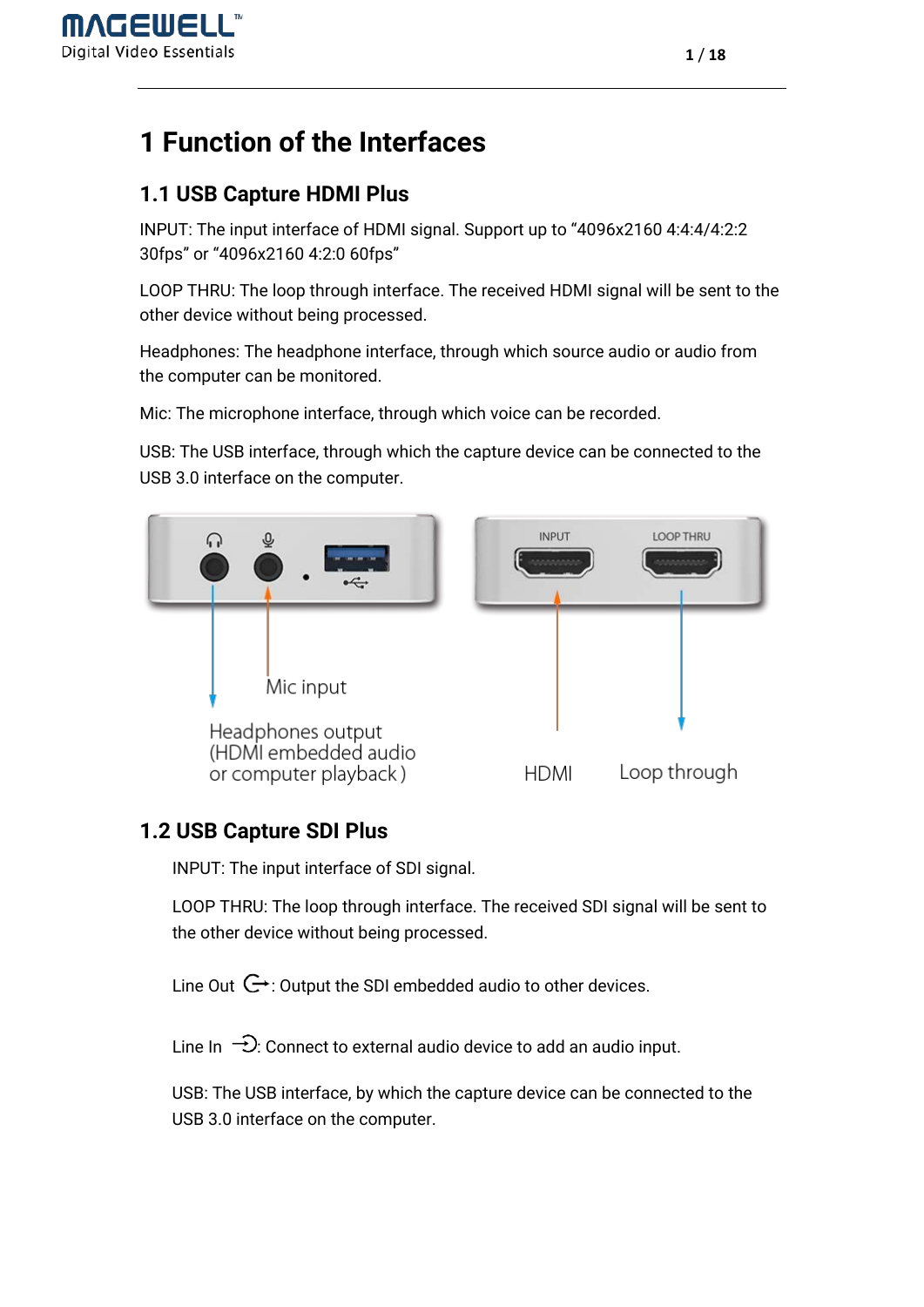



### <span id="page-3-0"></span>**1.3 USB Capture DVI Plus**

1. INPUT: The input interface of HDMI, VGA, component (YPbPr), composite (CVBS) and YC(S-video) signal.

Line Out  $\mathbb{G}$ : Output the HDMI audio to other devices.

Line In  $\overline{\rightarrow}$ . Connect to external audio device to add an audio input. USB: The

USB interface, by which the capture device can be connected to the USB 3.0 interface on the computer.

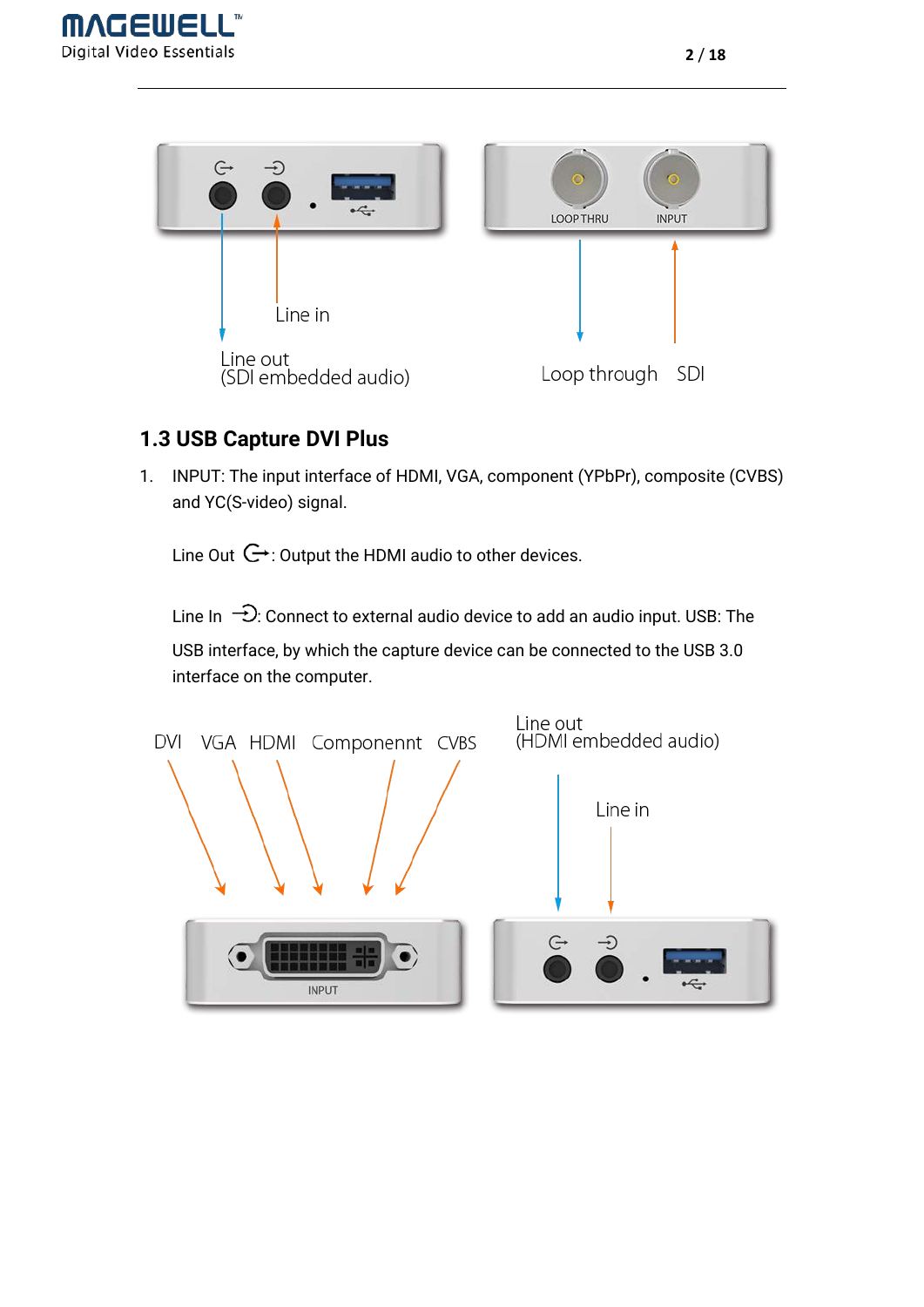

## <span id="page-4-0"></span>**2 Status of the Indicator Light**



On: The indicator light will be on steadily when a signal source is connected.

Breathing: The indicator light is pulsing slowly when there is no signal, the signal cannot be locked or supported.

Flashing: The indicator light flashes when there is a problem with the device.

## <span id="page-4-1"></span>**3 System Device Display**

### <span id="page-4-2"></span>**3.1** How to Find the System Device

<span id="page-4-3"></span>Windows

Select **System Tools - Device Manager** under the **Computer Manager**.

Select **Imaging Devices** to view the video device name.

Select **Sound, Video and Game controllers** to view the audio device name.

- Sound, video and game controllers
	- AMD High Definition Audio Device
	- Realtek High Definition Audio
	- USB Capture HDMI+
	- USB Capture HDMI+ Computer
	- USB Capture HDMI+ Mic
- **System devices**
- **D** Universal Serial Bus controllers

#### <span id="page-4-4"></span>Linux

Enter the **lshw** command in the terminal interface.

Find **USB** in the displayed information, then you can see a USB device with the vendor attribute being "Magewell" as below.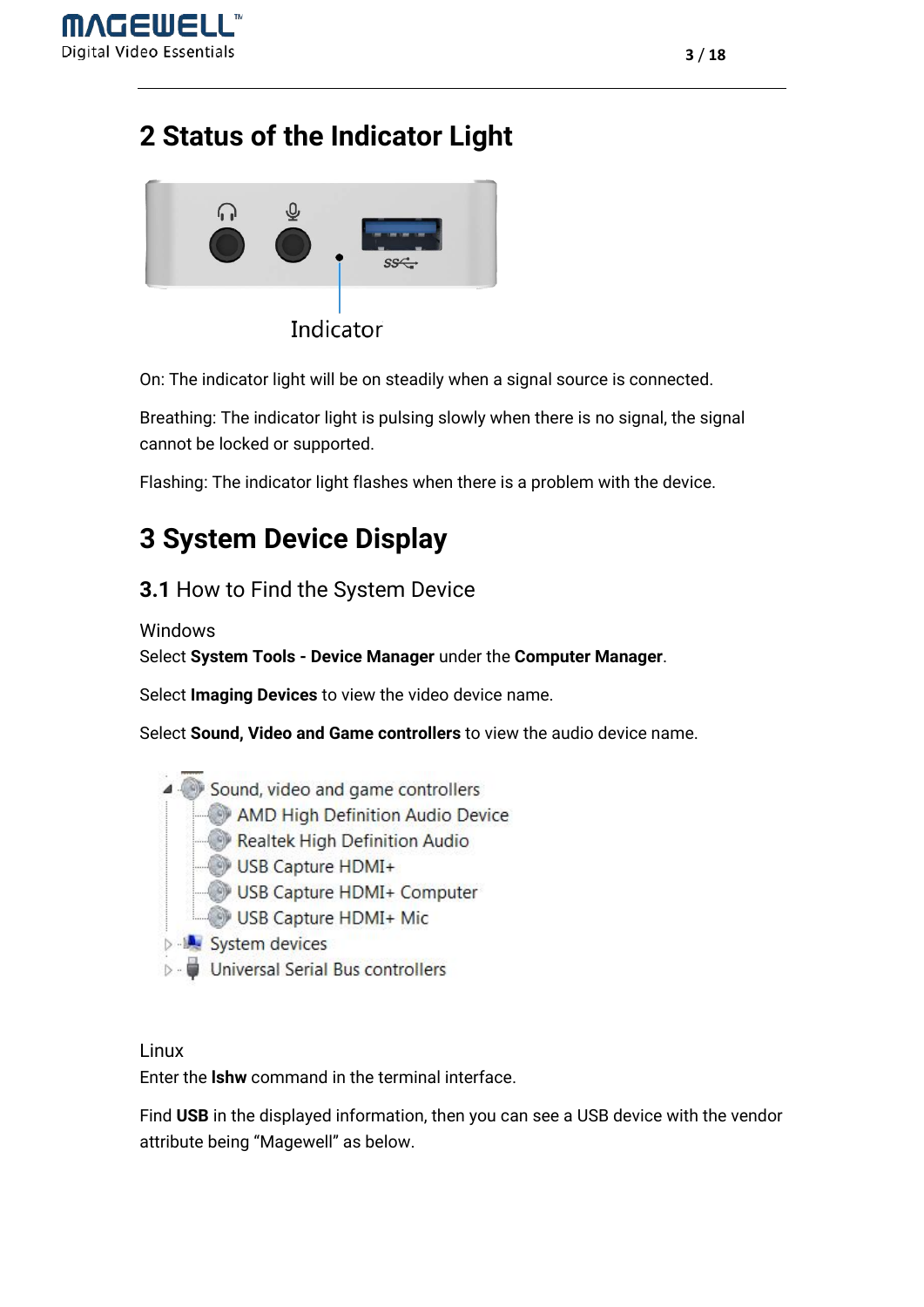

| $*$ -usb |                                                              |
|----------|--------------------------------------------------------------|
|          | description: Video                                           |
|          | product: USB Capture HDMI+                                   |
|          | vendor: Magewell                                             |
|          | physical id: 7                                               |
|          | bus $info: usb@2:7$                                          |
|          | version: $19.2f$                                             |
|          | serial: B204161124003                                        |
|          | capabilities: usb-3.00                                       |
|          | configuration: driver=usbhid maxpower=800mA speed=5000Mbit/s |

<span id="page-5-0"></span>Click **Sound** to view the audio device name as below.

|                                   | Sound Effects                                                                                                                                                                                                                                                                                                                     | Output<br><b>Input</b> |  |
|-----------------------------------|-----------------------------------------------------------------------------------------------------------------------------------------------------------------------------------------------------------------------------------------------------------------------------------------------------------------------------------|------------------------|--|
| Select a device for sound input:  |                                                                                                                                                                                                                                                                                                                                   |                        |  |
| Name                              |                                                                                                                                                                                                                                                                                                                                   | Type                   |  |
| 00-02 Pro Capture Quad HDMI Audio |                                                                                                                                                                                                                                                                                                                                   | PCI card               |  |
| 00-03 Pro Capture Quad HDMI Audio |                                                                                                                                                                                                                                                                                                                                   | PCI card               |  |
| 02 Pro Capture AIO 4K+ Audio      |                                                                                                                                                                                                                                                                                                                                   | PCI card               |  |
| USB Capture HDMI+                 |                                                                                                                                                                                                                                                                                                                                   | <b>USB</b>             |  |
| USB Capture HDMI+ Computer        |                                                                                                                                                                                                                                                                                                                                   | <b>USB</b>             |  |
| USB Capture HDMI+ Mic             |                                                                                                                                                                                                                                                                                                                                   | <b>USB</b>             |  |
| Settings for the selected device: | Input volume: $\left\{ \begin{array}{ccc} 0 & 0 & 0 \\ 0 & 0 & 0 \\ 0 & 0 & 0 \\ 0 & 0 & 0 \\ 0 & 0 & 0 \\ 0 & 0 & 0 \\ 0 & 0 & 0 \\ 0 & 0 & 0 \\ 0 & 0 & 0 \\ 0 & 0 & 0 \\ 0 & 0 & 0 \\ 0 & 0 & 0 \\ 0 & 0 & 0 \\ 0 & 0 & 0 & 0 \\ 0 & 0 & 0 & 0 \\ 0 & 0 & 0 & 0 \\ 0 & 0 & 0 & 0 \\ 0 & 0 & 0 & 0 & 0 \\ 0 & 0 & 0 & 0 & 0 \\$ |                        |  |
|                                   |                                                                                                                                                                                                                                                                                                                                   |                        |  |

### <span id="page-5-1"></span>**3.2 Description of Adding Device (Windows OS)**

**USB Capture HDMI Plus:**

#### **Imaging devices:**

USB Capture HDMI+【HDMI Plus video device name】

#### **Sound, video and game controllers:**

USB Capture HDMI+【HDMI Plus audio device name】

USB Capture HDMI+ Computer【PC audio device name】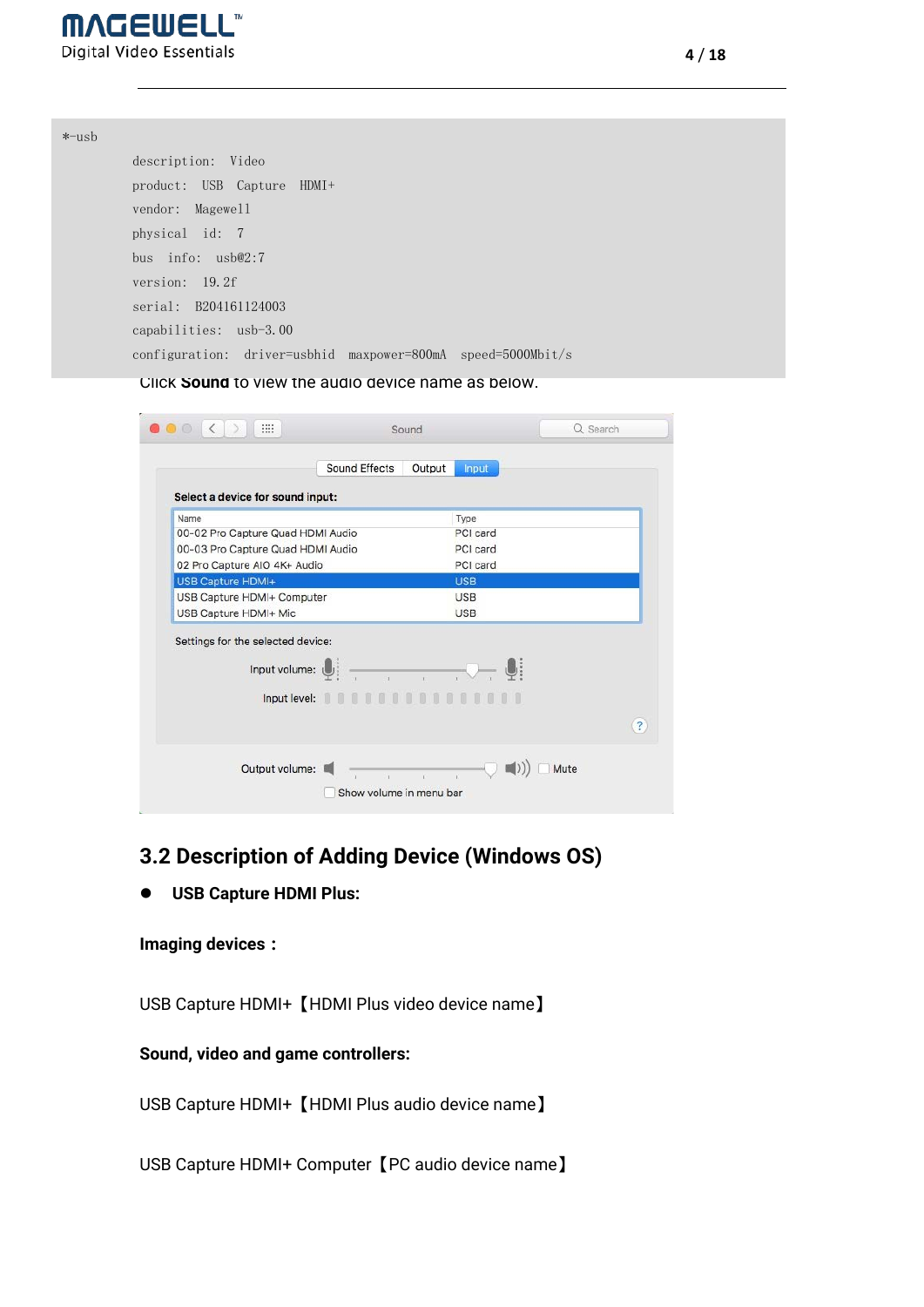

USB Capture HDMI+ Mic 【Microphone audio device name】

**USB Capture SDI Plus:**

**Imaging devices:**

USB Capture SDI+ 【SDI Plus video device name】

**Sound, video and game controllers:**

USB Capture SDI+【SDI Plus audio device name】

**USB Capture DVI Plus:**

**Imaging devices:**

USB Capture DVI+【DVI Plus video device name】

**Sound, video and game controllers:**

```
USB Capture DVI+【DVI Plus audio device name】
```
## <span id="page-6-0"></span>**4 Typical Solutions for USB Capture Devices**

### <span id="page-6-1"></span>**4.1 Typical solutions for USB Capture HDMI Plus**

<span id="page-6-2"></span>Capture signal from camera / game console / video player / another computer

- 1. Capturing: Connect the HDMI connector of the game console / video player to the "INPUT" interface of the USB Capture HDMI Plus via a HDMI cable.
- 2. Loop Through: Connect the LOOP THRU output interface to the display device (e.g. monitor, TV) via a HDMI cable. Please refer to the diagram below.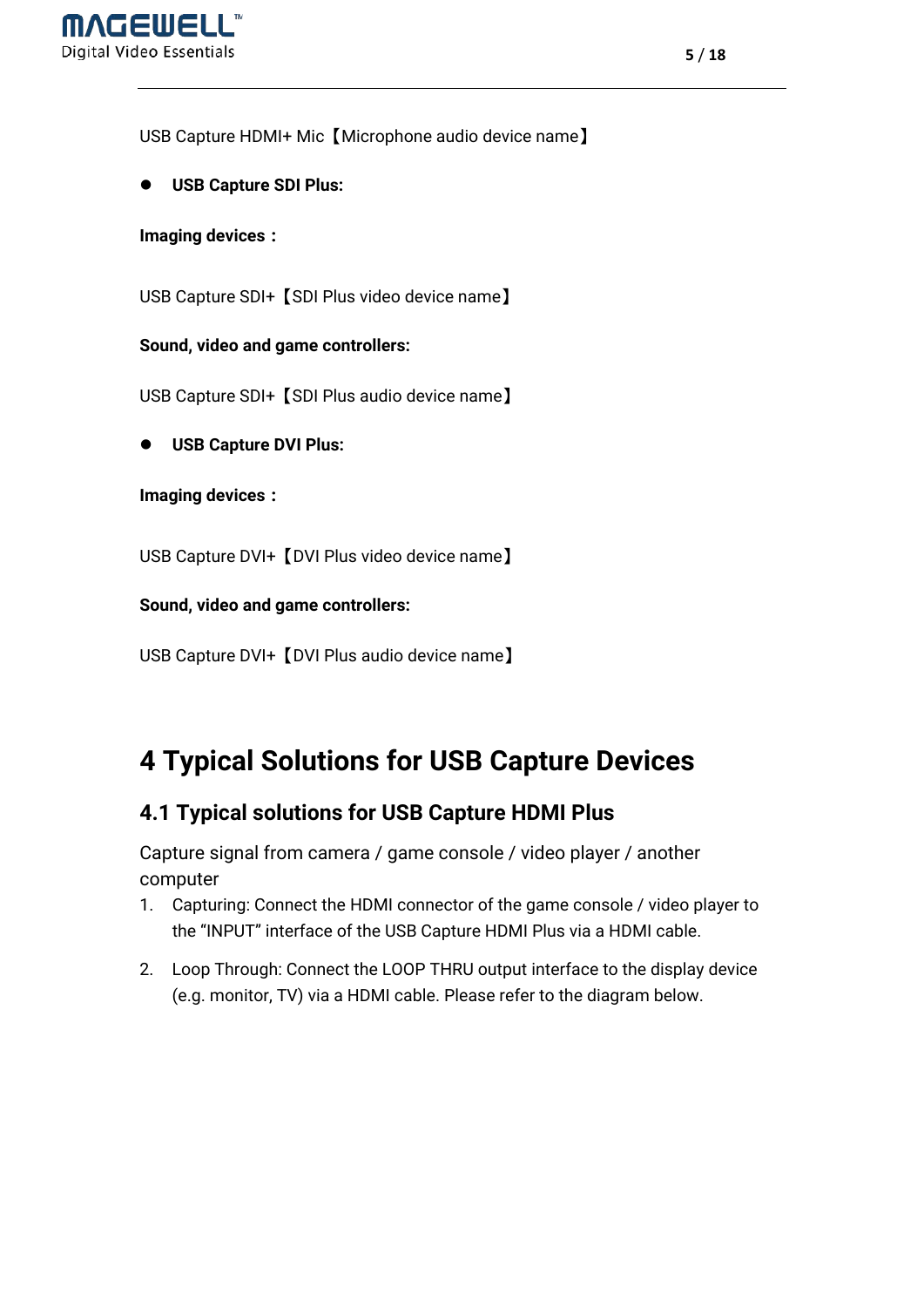



3. Volume adjustment for playback device: Enter the system sound playback device interface (Start Menu>>Control Panel>>Hardware and Sound>>Sound>>Change system sounds>>Playback). Select "Headphones" and click the "Properties" button to enter the property interface. Enter the "Levels" tab to adjust volumes. "Headphones" controls the overall volume, "HDMI" controls the audio volume of HDMI signal source and "Computer" controls the computer volume. You can drag the scroll bar to adjust the volume level or click the speaker icon to mute/enable the volume.

| <b>Q</b> Headphones Properties                | $\Sigma$       |
|-----------------------------------------------|----------------|
| Levels<br>Advanced<br>Enhancements<br>General |                |
| Headphones<br>61<br>40                        | <b>Balance</b> |
| <b>HDMI</b><br>47<br>(D)                      | <b>Balance</b> |
| Computer<br>47<br>ω                           | <b>Balance</b> |

4. Volume adjustment for recording device: Enter the system sound recording device interface (Start Menu>>Control Panel>>Hardware and Sound>>Sound>>Change system sounds>>Recording). Select "Mic" or "HDMI" and click the "Properties" button to enter the property interface. Enter the "Levels" tab to adjust volumes. You can drag the scroll bar to adjust the volume or click the speaker icon to mute /enable the volume. There is no need to use the recording device in the solution.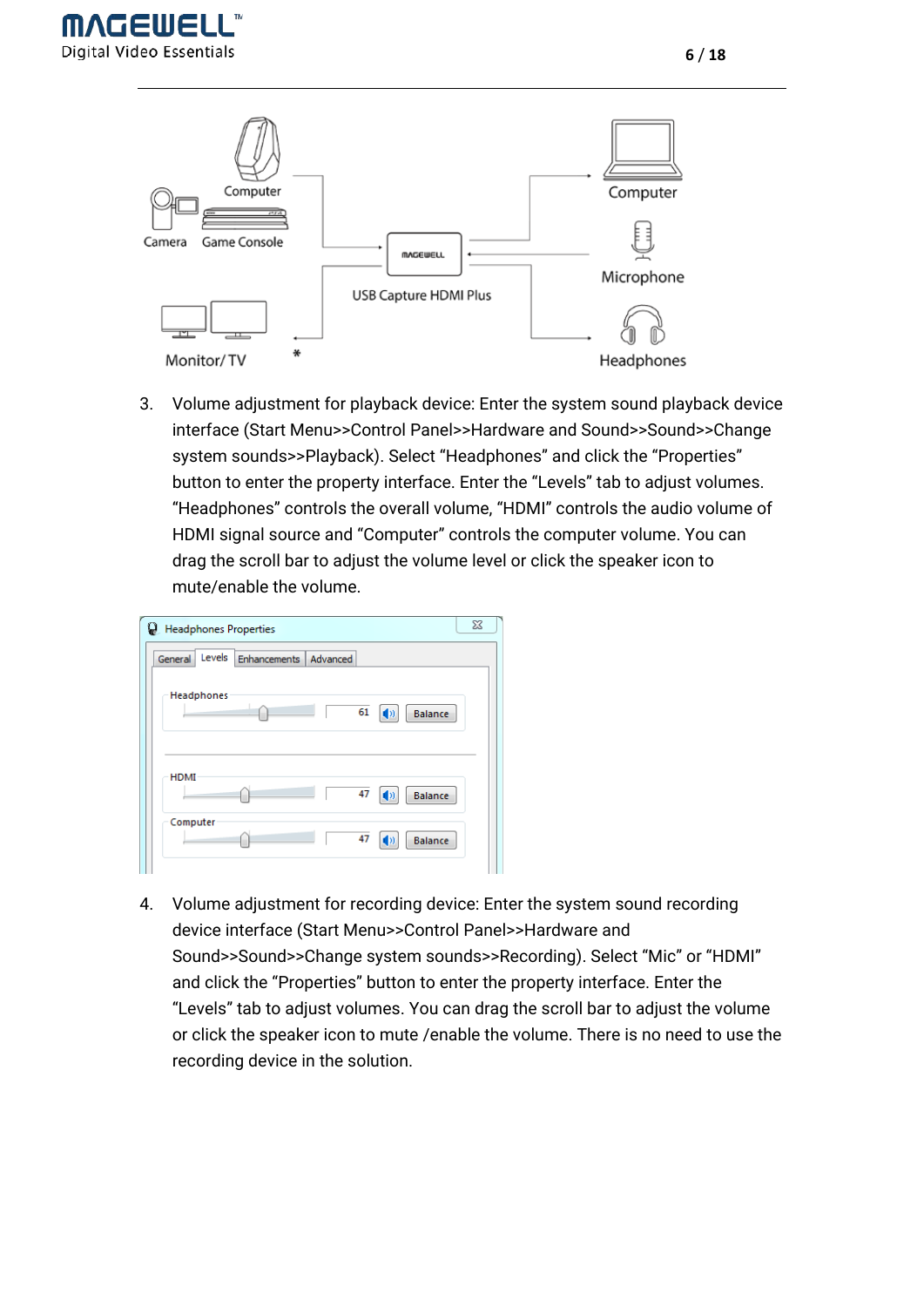

| Mic Properties<br>Levels<br>General<br>Listen    | Advanced              |   |
|--------------------------------------------------|-----------------------|---|
| Mic                                              | 68<br>$\blacklozenge$ |   |
|                                                  |                       |   |
|                                                  |                       | x |
| HDMI Properties<br>Levels<br>General  <br>Listen | Advanced              |   |

5. The audio part can be easily set by using USB Capture Utility. Please refer to the document for details.

| <b>MVCEMELL</b> |                |                 | USB Capture HDMI+ - B204161124003 * |             |               | $\boldsymbol{\mathsf{x}}$ |
|-----------------|----------------|-----------------|-------------------------------------|-------------|---------------|---------------------------|
| Info            | Video          | <b>Volume</b>   | Input                               | <b>HDMI</b> | Advanced      |                           |
|                 |                | <b>PLAYBACK</b> |                                     |             | <b>RECORD</b> |                           |
|                 | - 0            |                 |                                     | $\bullet$   |               |                           |
| $\overline{3}$  |                | 10              | 10                                  |             | 48            | 10                        |
| $\overline{3}$  |                | T               | Ŧ                                   |             | 42            | $\overline{1}$            |
| $\mathcal{Q}_-$ |                | $\cdot 8$       | $\mathcal{R}$                       |             | 36            | $\mathcal{S}$             |
| $-15$           |                | $-17$           | $-17$                               |             | 30            | $-17$                     |
| $-21$           |                | $-26$           | $-26$                               |             | 24            | $-26$                     |
| $-27$           |                | $-35$           | $-35$                               |             | 18            | $-35$                     |
| $-33$           |                | $-44$           | $-44$                               |             | 12            | $-44$                     |
| $-39$           |                | $-53$           | $-53$                               |             | 6             | $-53$                     |
| $-45$           |                | $-62$           | $-62$                               |             | $\theta$      | $-62$                     |
| $-51$           |                | $-71$           | $-71$                               |             | $-6$          | $-71$                     |
| $-57$           |                | $-80$           | $-80$                               |             | $-12$         | $-80$                     |
| <b>Shall</b>    | Ľ              |                 | ⋤ø                                  | 曼           |               | IJ                        |
| <b>Export</b>   | <b>Default</b> |                 |                                     |             | OK            | Cancel                    |

#### <span id="page-8-0"></span>Capture the signal of PC itself

There are 4 solutions according to the computer type and the number of monitors.

<span id="page-8-1"></span>Solution A Required device: one laptop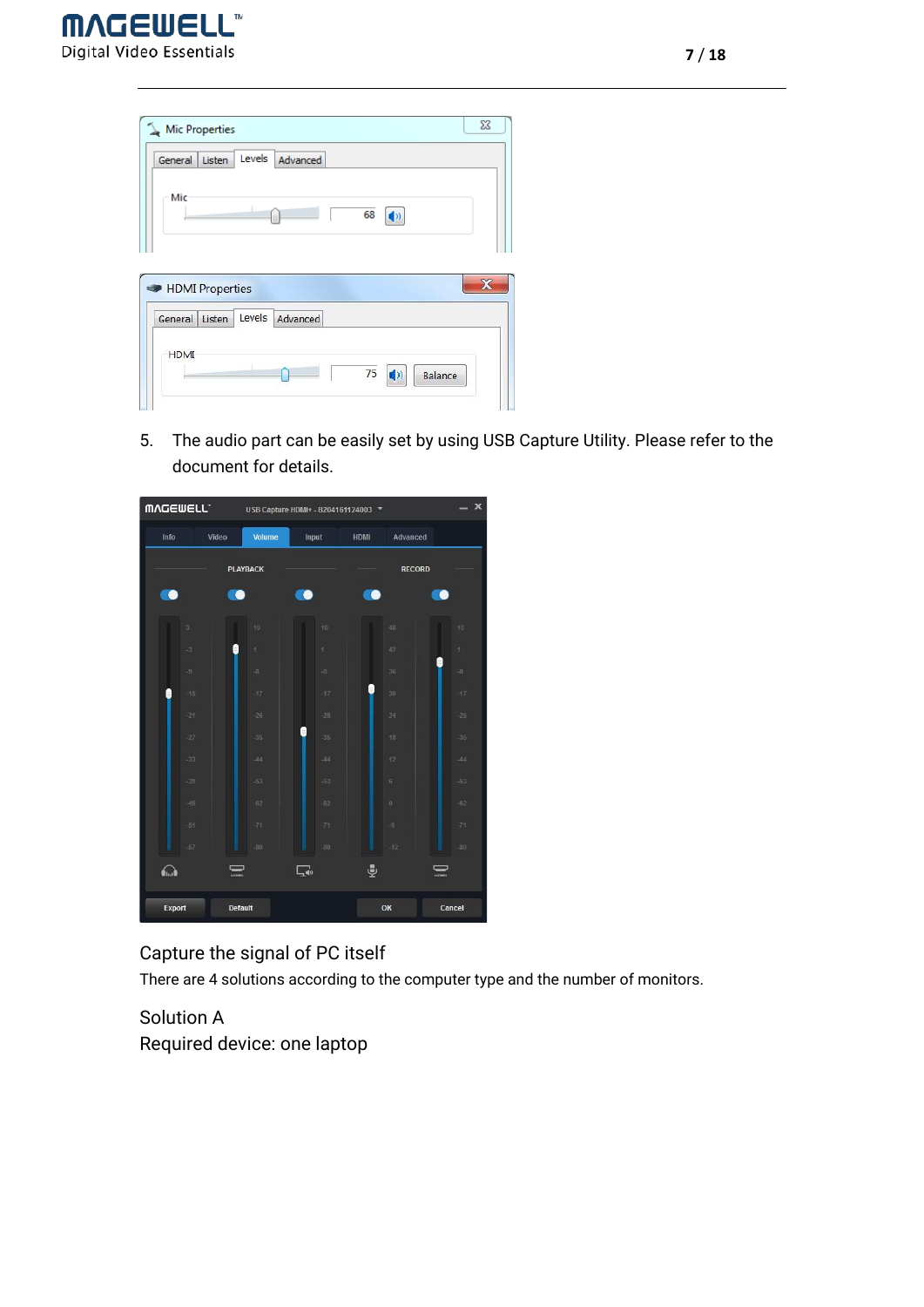



## laptop

For audio device connection, please refer to the "Capture signal from camera / game console / video player / another computer".

- 1. Capturing: Connect the HDMI output interface of the laptop to the "INPUT" interface of the USB Capture HDMI Plus via HDMI cable. Then the desktop of the laptop is captured by USB Capture HDMI Plus.
- 2. Loop Through: "LOOP THRU" is not needed in the solution.
- 3. Connect the USB Capture HDMI Plus to the laptop via the included USB 3.0 cable.
- 4. If users want to use the headphones connected to the capture device to play the audio, please select USB Capture HDMI Plus as the system default playback device.



- 5. In the third party capture / recording / live streaming software, select "USB Capture + Computer" as the audio input device. In this solution, the HDMI playback device and the recording device are invalid. To adjust the volume, please refer to the "Capture signal from camera / game console / video player / another computer" section to adjust the "Computer" volume accordingly.
- 6. To avoid video feedback when previewing the screen, users can disable the software preview function, or minimize the software.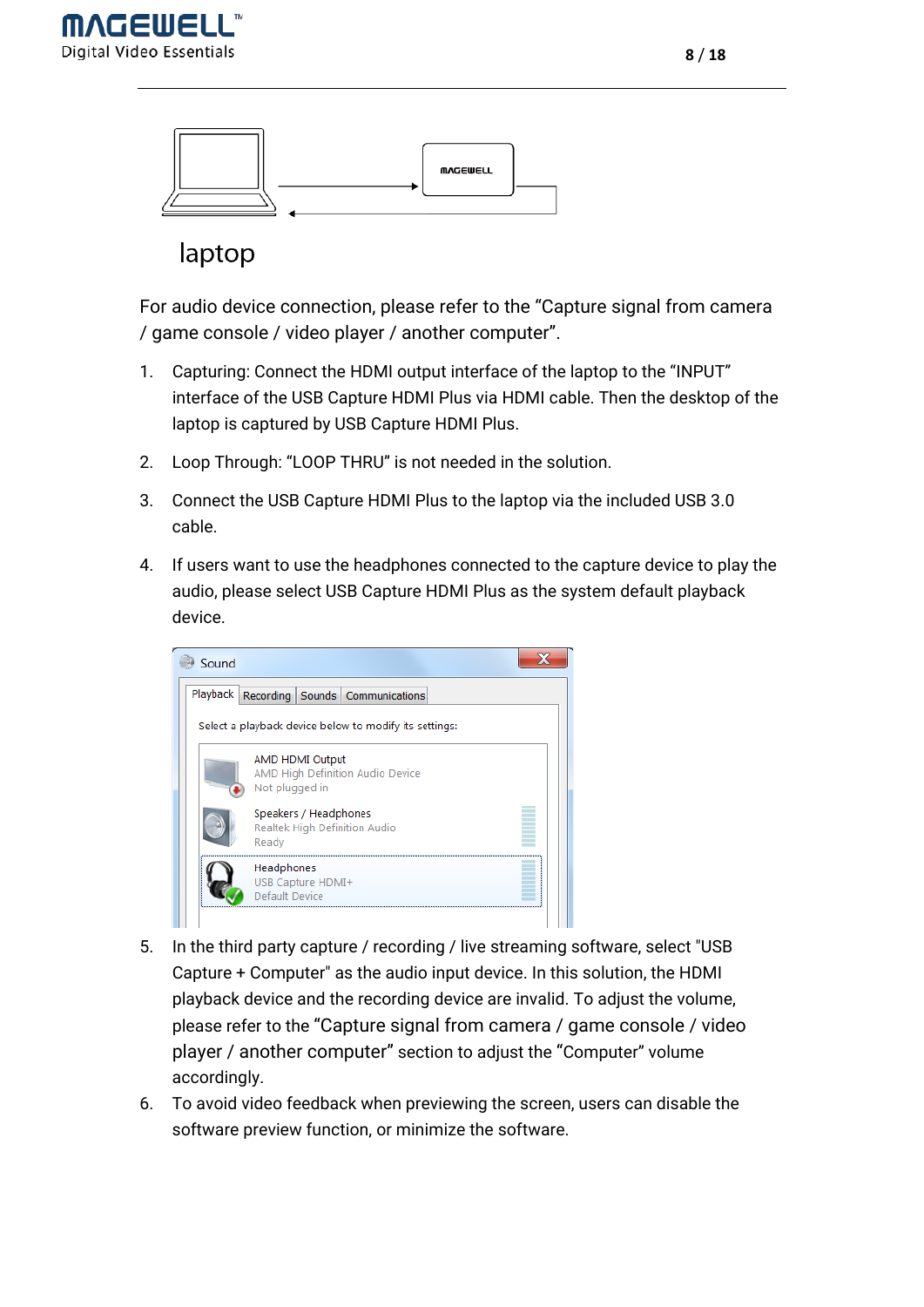

<span id="page-10-0"></span>Solution B Required device: one laptop, one monitor



- 1. Capturing: Connect the graphics output interface of the laptop to the "INPUT" interface of the USB Capture HDMI Plus via HDMI cable. Then the desktop of the laptop is captured by USB Capture HDMI Plus.
- 2. Loop Through: Connect the monitor to the "LOOP THRU" interface of the capture device to control the third party software or display any content that does not need to be captured.
- 3. Connect the USB Capture HDMI Plus to the laptop via the included USB 3.0 cable.
- 4. If users want to use the headphones connected to the capture device to play the audio, please select USB Capture HDMI Plus as the system default playback device.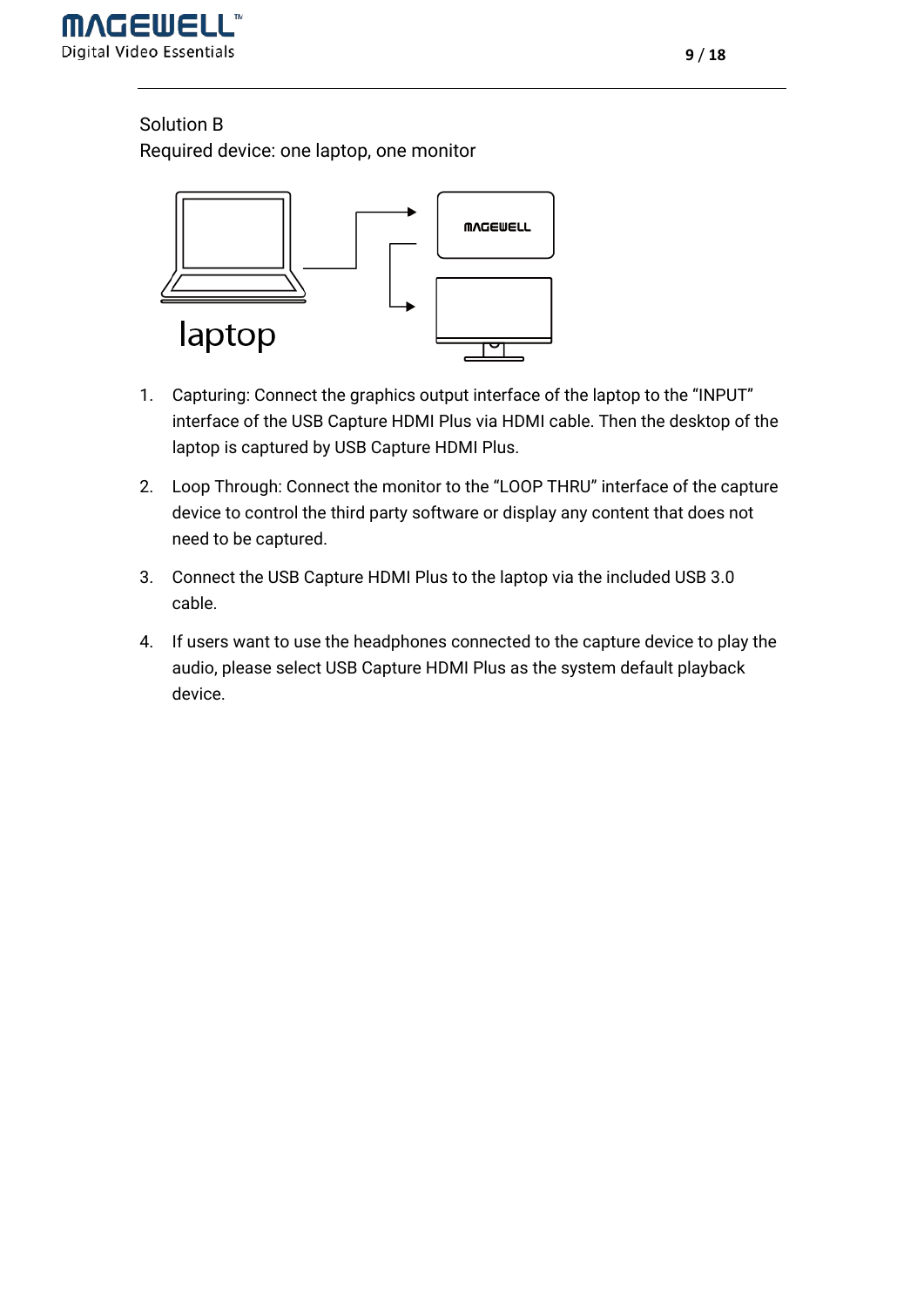| Sound                                                                 |       |  |  |  |  |
|-----------------------------------------------------------------------|-------|--|--|--|--|
| Playback<br>Recording Sounds Communications                           |       |  |  |  |  |
| Select a playback device below to modify its settings:                |       |  |  |  |  |
| AMD HDMI Output<br>AMD High Definition Audio Device<br>Not plugged in |       |  |  |  |  |
| Speakers / Headphones<br>Realtek High Definition Audio<br>Ready       |       |  |  |  |  |
| Headphones<br>USB Capture HDMI+<br>Default Device                     |       |  |  |  |  |
|                                                                       |       |  |  |  |  |
|                                                                       |       |  |  |  |  |
|                                                                       |       |  |  |  |  |
| Set Default<br>Configure<br>Properties                                |       |  |  |  |  |
| Cancel<br>OK                                                          | Apply |  |  |  |  |

- 5. In the third party capture / recording / live streaming software, select "USB Capture + Computer" as the audio input device. In this solution, the HDMI playback device and the recording device are invalid. To adjust the volume, please refer to the"Capture video and audio information of the camera / game console / video player / another computer" section to adjust the corresponding "Computer" and "Mic" volume.
- 6. To avoid video feedback when previewing the screen, users can disable the software preview function, or minimize the software.

#### <span id="page-11-0"></span>Solution C

Required device: one desktop computer, one monitor



1. Capturing: Connect the graphics output interface of the desktop computer to the "INPUT" interface of the USB Capture HDMI Plus via a HDMI cable.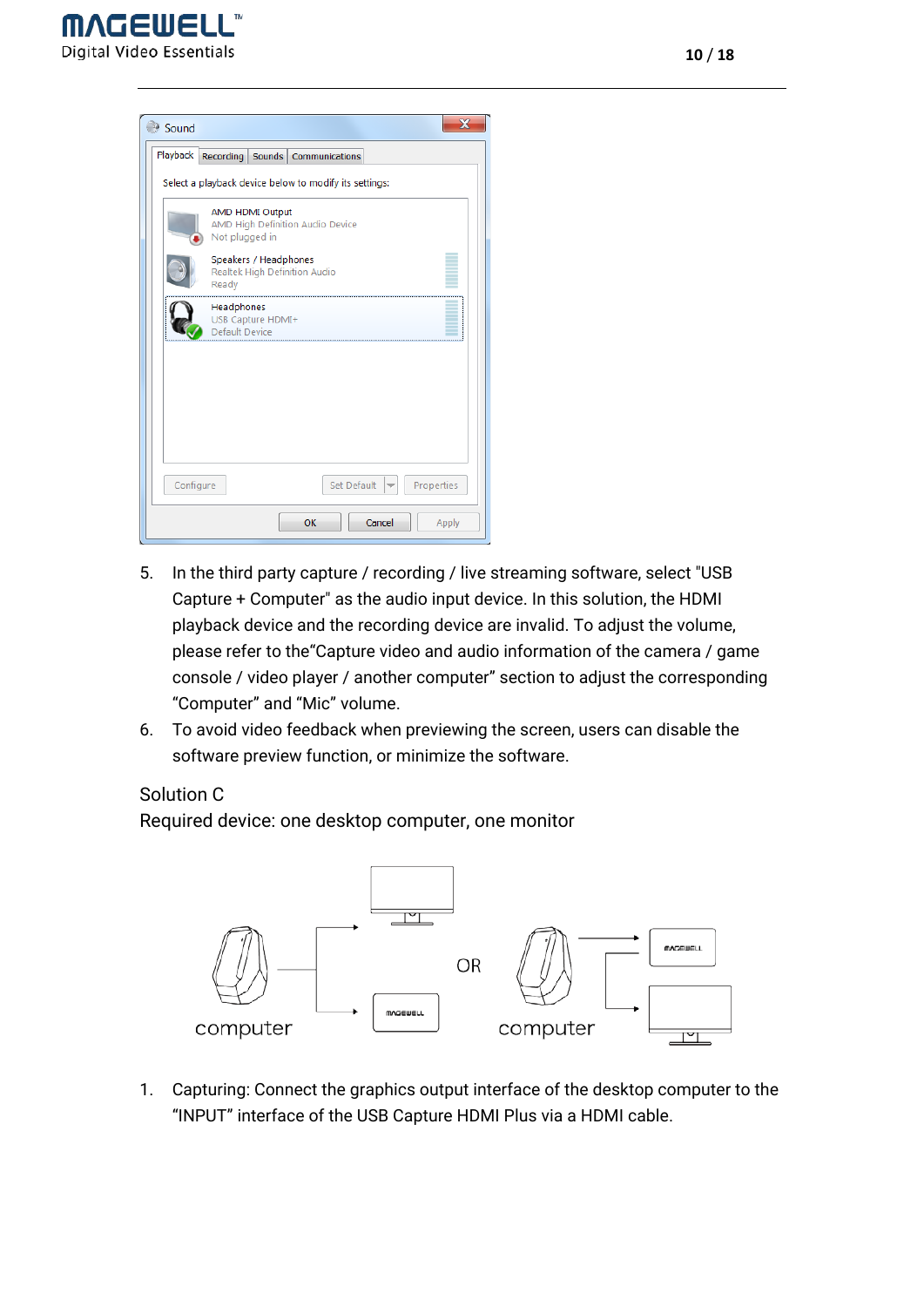- 2. Loop Through: Connect the monitor to the "LOOP THRU" interface of the capture device. Or users can connect the monitor to the graphic interface of the desktop instead of connecting it to the "LOOP THRU" interface
- 3. Connect the USB Capture HDMI Plus to the computer via the included USB 3.0 cable.
- 4. If users want to use the headphones connected to the capture device to play the audio, please select USB Capture HDMI Plus as the system default playback device.

| Sound                                                                 | $\overline{\mathbf{x}}$ |  |  |  |  |
|-----------------------------------------------------------------------|-------------------------|--|--|--|--|
| Playback   Recording   Sounds   Communications                        |                         |  |  |  |  |
| Select a playback device below to modify its settings:                |                         |  |  |  |  |
| AMD HDMI Output<br>AMD High Definition Audio Device<br>Not plugged in |                         |  |  |  |  |
| Speakers / Headphones<br>Realtek High Definition Audio<br>Ready       |                         |  |  |  |  |
| Headphones<br>USB Capture HDMI+<br>Default Device                     |                         |  |  |  |  |
|                                                                       |                         |  |  |  |  |
|                                                                       |                         |  |  |  |  |
|                                                                       |                         |  |  |  |  |
| Configure<br>Set Default<br>Properties                                |                         |  |  |  |  |
| OK<br>Cancel                                                          | Apply                   |  |  |  |  |

- 5. In the third party capture / recording / live streaming software, select "USB Capture + Computer" as the audio input device. In this solution, the HDMI playback device and the recording device are invalid. To adjust the volume, please refer to the"Capture video and audio information of the camera / game console / video player / another computer" section to adjust the corresponding "Computer"& "Mic"volume.
- 6. To avoid video feedback when previewing the screen, users can disable the software preview function, or minimize the software.

#### <span id="page-12-0"></span>Solution D

Required device: one desktop computer, two monitors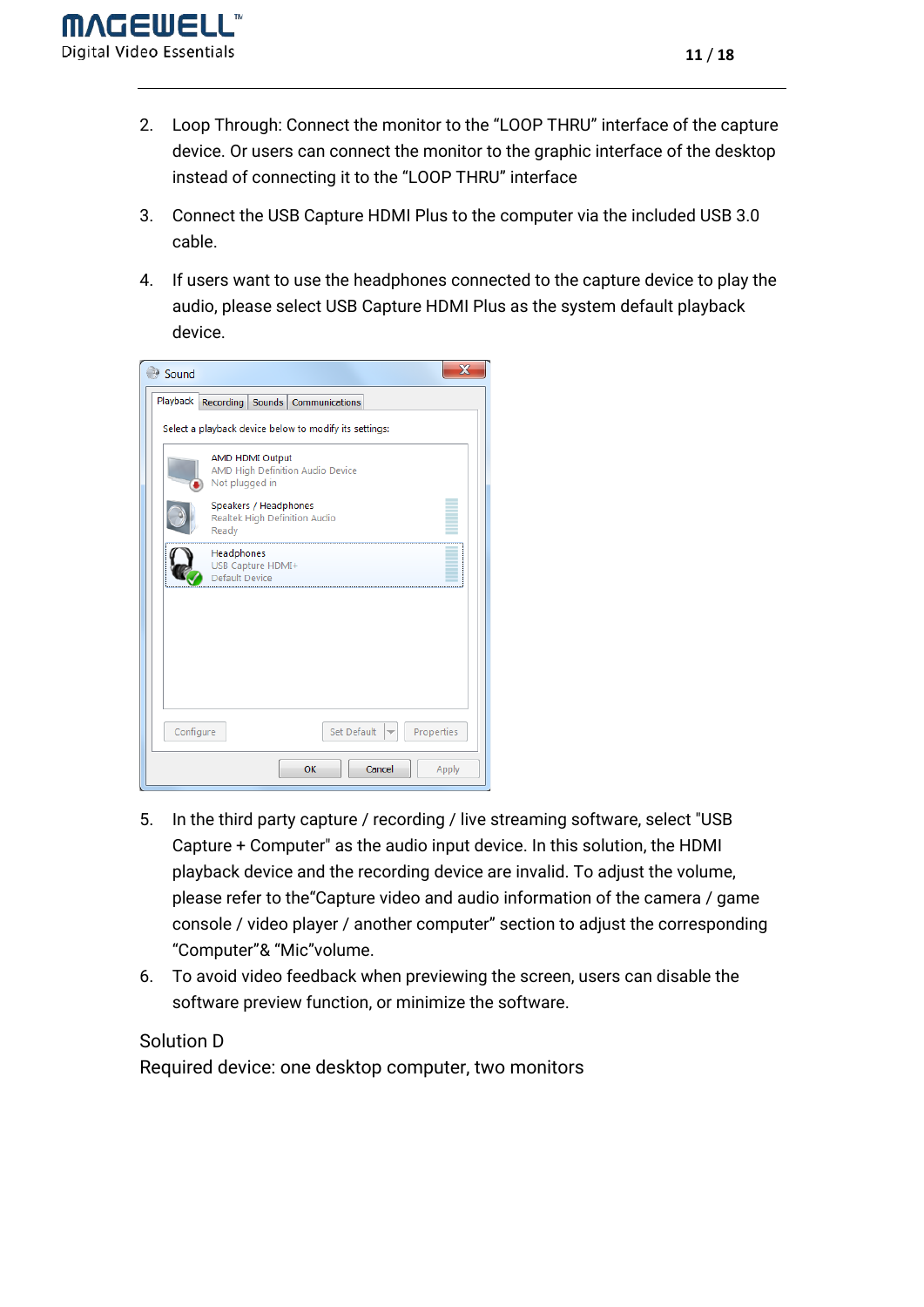



- 1. Capturing: Connect the graphics output interface of the desktop computer to the "INPUT" interface of the USB Capture HDMI Plus via a HDMI cable.
- 2. Connect Monitor 1 to the output graphic interface of the desktop.
- 3. Loop Through: Connect Monitor 2 to the "LOOP THRU" interface of the capture device.
- 4. Connect the USB Capture HDMI Plus to the computer via the included USB 3.0 cable.
- 5. If users want to use the headphones connected to the capture device to play the audio, please select USB Capture HDMI Plus as the system default playback device.



6. In the third party capture / recording / live streaming software, select "USB Capture + Computer" as the audio input device. In this solution, the HDMI playback device and the recording device are invalid. To adjust the volume, please refer to the"Capture video and audio information of the camera / game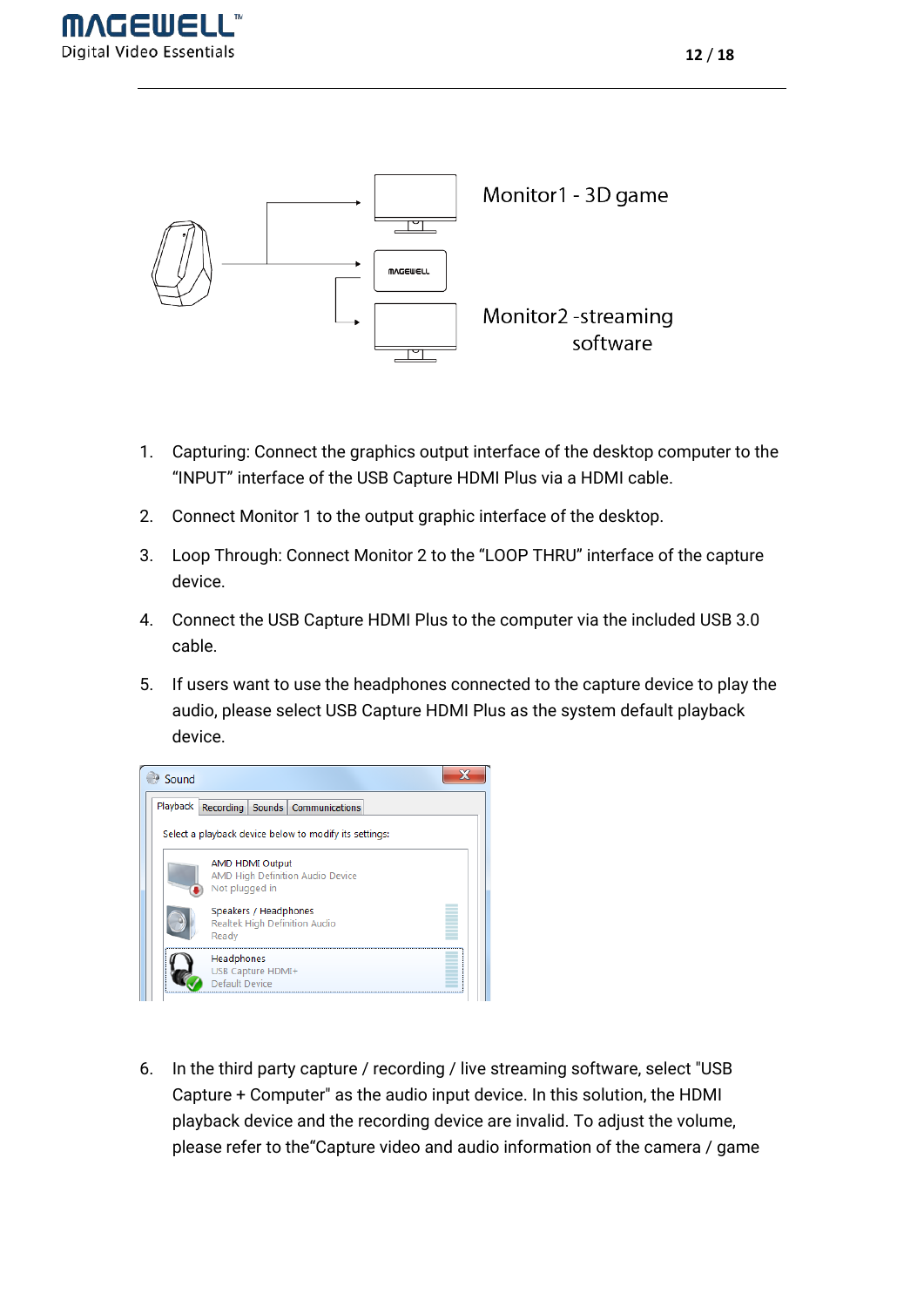console / video player / another computer" section to adjust the corresponding "Computer"and "Mic"volume.

7. To avoid video feedback when previewing the screen, users can disable the software preview function, or minimize the software.

## <span id="page-14-0"></span>**4.2 Typical solution for USB Capture SDI Plus**

<span id="page-14-1"></span>Capture signal from camera / professional video equipment

- 1. Connect the SDI output interface of the camera to the "INPUT" interface of the USB Capture SDI Plus via a SDI cable.
- 2. Loop Through: Connect the LOOP THRU output interface to the display device via the a SDI cable.
- 3. Volume adjustment for recording device: Enter the system sound recording device interface (Start Menu>>Control Panel>>Hardware and Sound>>Sound>>Change system sounds>>Recording). Select"SDI"and / and/or "Line In"and click the"Properties"button to enter the property interface. Enter the "Levels"label page to adjust volumes. You can drag the scroll bar to adjust the volume level or click the speaker icon to mute / enable the volume.
- 4. The output volume can only be adjusted by the line out device itself.
- 5. The audio part can be set easily by using USB Capture Utility. Please refer to the USB Capture Utility document for details.

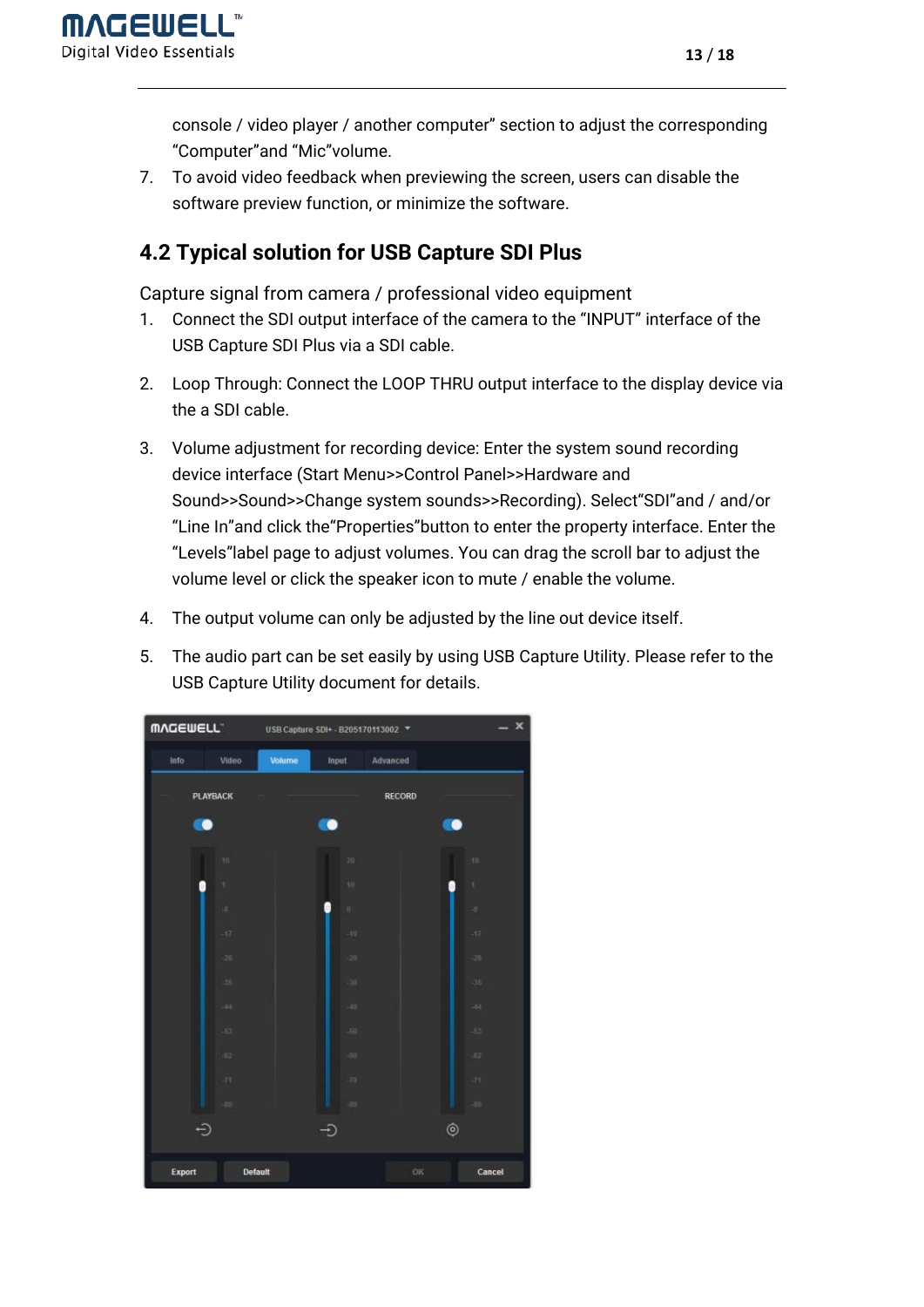## <span id="page-15-0"></span>**4.3 Typical solutions for USB Capture DVI Plus**

<span id="page-15-1"></span>Capture signal from camera / professional equipment / another computer via DVI cable

- 1. Capturing: Connect the DVI output interface of the camera / professional equipment / another computer to the "INPUT" interface of the USB Capture DVI Plus via DVI cable. You can connect the line in audio device according to your needs.
- 2. Volume adjustment for recording device: Enter the system sound recording device interface (Start Menu>>Control Panel>>Hardware and Sound>>Sound>>Change system sounds>>Recording). Select"Line In"and click the"Properties"button to enter the property interface. Enter the "Levels"label page to adjust volumes. You can drag the scroll bar to adjust the volume level or click the speaker icon to disable / enable the volume.
- 3. The output volume can only be adjusted by adjusting the line out audio device.
- 4. The audio part can be set easily by using USB Capture Utility. Please refer to the related document for details.

<span id="page-15-2"></span>Capture signal from camera / other professional equipment via HDMI cable

- 1. Capturing: Connect the HDMI output interface of the camera / professional equipment / another computer to the "INPUT" interface of the USB Capture DVI Plus via a HDMI cable and the DVI to HDMI component adapter. You can connect the Line In audio device according to your needs.
- 2. Volume adjustment for recording device: enter the system sound recording device interface (Start Menu>>Control Panel>>Hardware and Sound>>Sound>>Change system sounds>>Recording). Select"Line In"and / or "HDMI" and click the"Properties"button to enter the property interface. Enter the "Levels"label page to adjust volumes. You can drag the scroll bar to adjust the volume level or click the speaker icon to mute / enable the volume.
- 3. The output volume can only be adjusted by the adjusting line out audio device.
- 4. The audio part can be set easily by using USB Capture Utility. Please refer to the related document for details.

## <span id="page-15-3"></span>**5 FAQ**

1. Q: I can't hear any sound in the headphones when the HDMI Plus capture device is connected to the computer and the headphones are plugged in the capture device.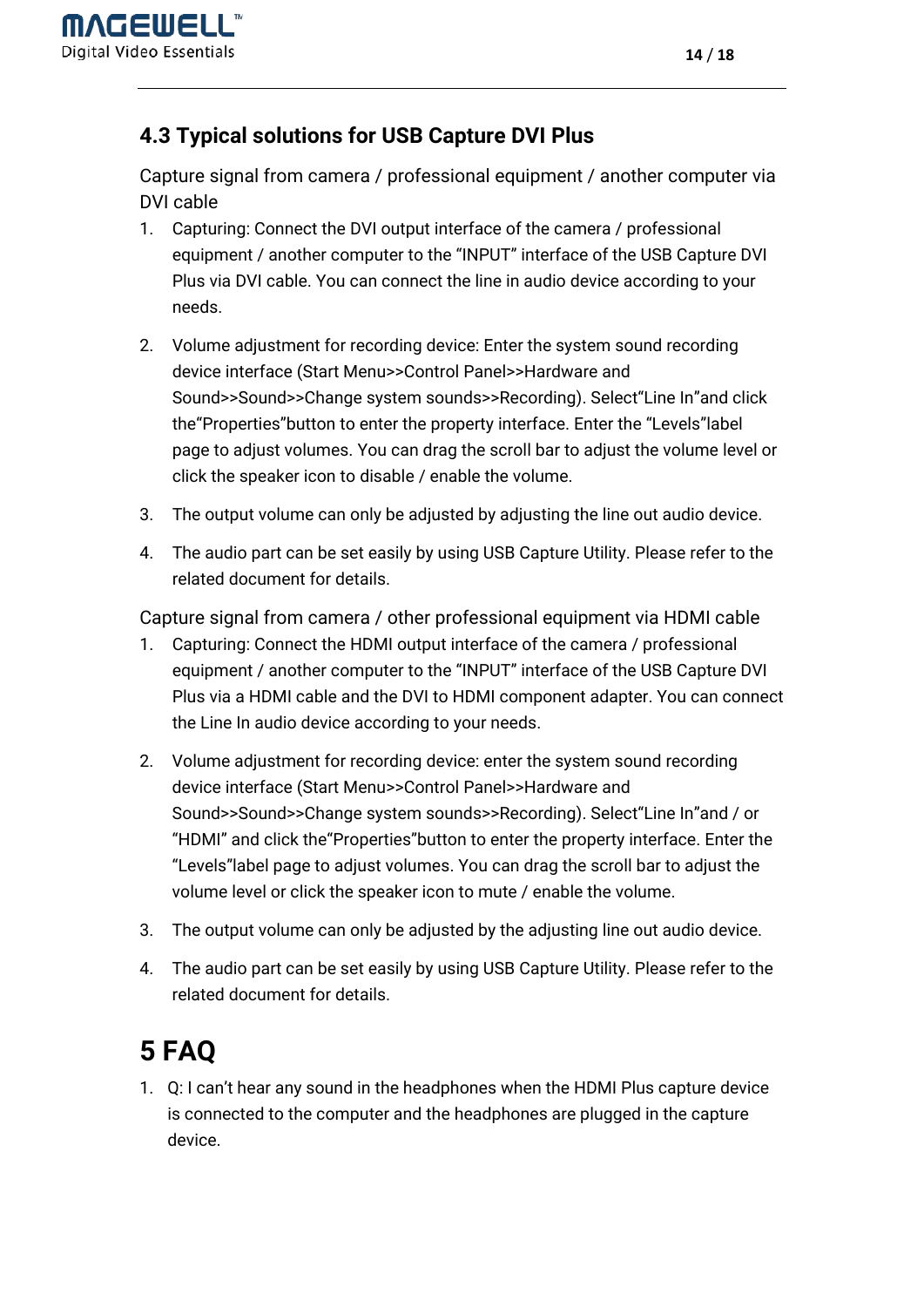A: Enter the system sound playback device interface (Start Menu>>Control Panel>>Hardware and Sound>>Sound>>Change system sounds>>Playback). Check if the Headphones is ticked. If not, right click the device and select "Set Default" and "Set as the default communication device".

2. Q: How to use the computer speakers to play the captured sound after capture device is connected?

A: Set the audio card as the default device in the "Playback device".

3. Q: How to solve the problem that the captured image is black when the video is captured from PS4 and PS4 Pro?

A: Please disable the HDCP function of the game console, otherwise the capture device cannot work.

4. Q: The screen shows "Unsupported signal" or flashes when I move or touch the capture device.

A: Please use a new and high-quality HDMI cable, or the included cable of the TV / game console.

5. Q: When using a cable which is not the included Magewell USB 3.0 cable, signals cannot be captured.

A: The USB 3.0 cable of USB Capture Plus is customized by Magewell, and cannot be replaced with any other similar cables in the market. For purchase of extra cables, please contact sales@magewell.net.

- 6. Q: Will it affect the capture quality and the service life of the capture device if the shell temperature is high when the device is working? A: The capture device uses a metal case and a special heat dissipation design, which can effectively dissipate the heat generated by the chip, so the housing temperature may be high. As long as the user's operating environment temperature is between 0 to 50 ℃, the capture quality and service life of the device will not be affected regardless of the shell temperature.
- 7. Q: How to resolve the problem of dropping frames or the actual capturing frame rate cannot reach the set format of 1080p60? A: First, make sure that the capture device is connected to the USB 3.0 interface on the computer. If it is connected to USB 2.0 interface, the USB bandwidth will be insufficient, limiting the frame rate to be lower than 60 fps. Second, please try to reduce the amount of USB devices simultaneously connected to the computer, because other devices will share the bandwidth leaving insufficient bandwidth for the capture device.
- 8. Q: I use USB Capture DVI Plus to capture the image and audio of my device via a DVI data cable, but can only capture the video without audio. A: DVI signal doesn't have embedded audio. If you want to capture the video and audio, you can convert the DVI signal to HDMI signal.